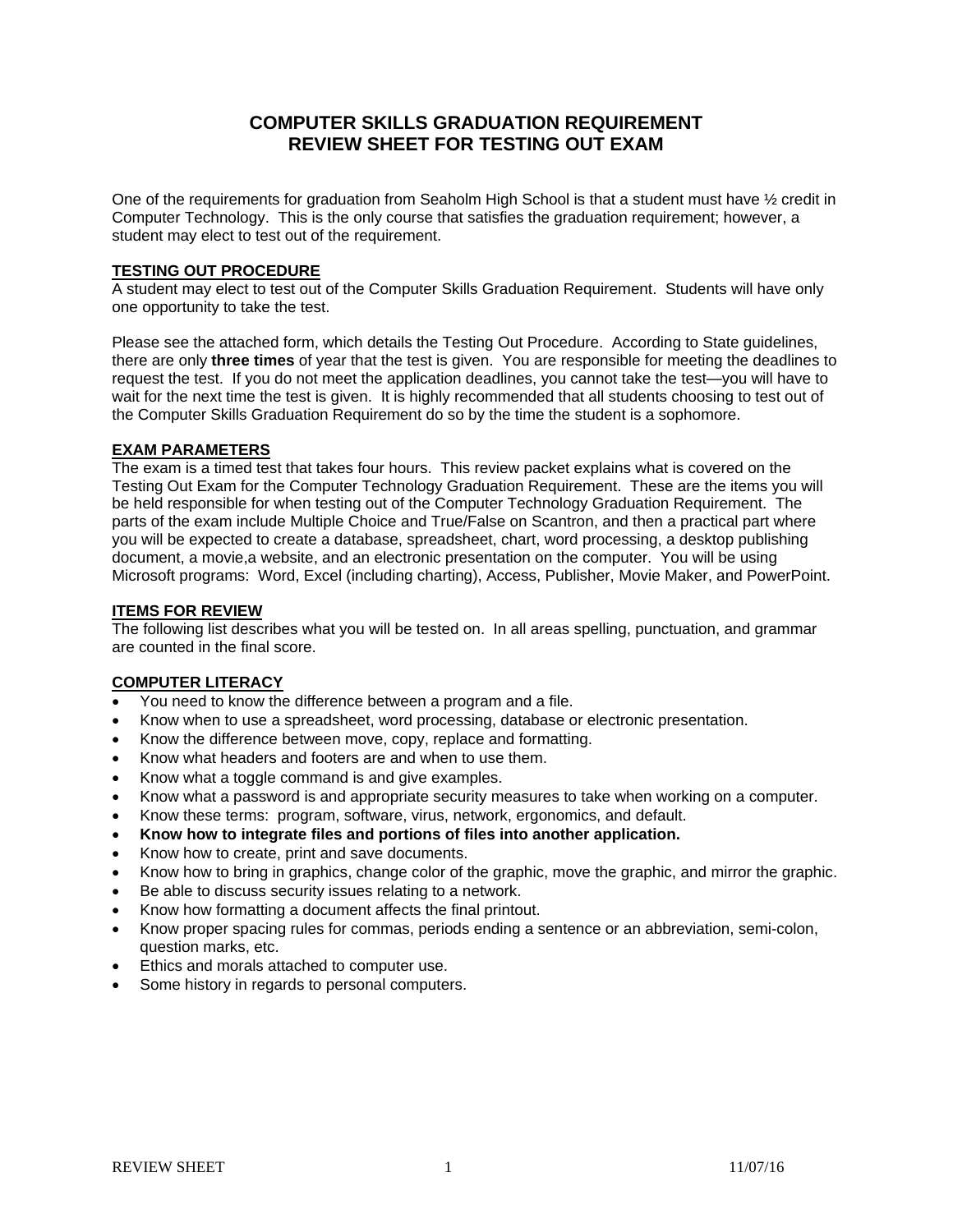## **WORD**

- You should be able to word process a letter.
- Be able to explain or demonstrate that you know what closed and open punctuation is.
- You should know what a block style and modified block style letter are.
- You should be able to design a letterhead.
- You should know proper letter placement on the page.
- **Be able to perform a mail merge function from a database in Access.**
- You should be able to integrate information from a spreadsheet into a word processing document.
- You should be able to mirror clipart.
- You should know standard punctuation and spelling conventions.
- You should know how to use tables as a design tool.

## **ACCESS**

- Be able to create a database.
- Create label and table style reports.
- Be able to place and size graphics in a database report.
- Be able to query a database for specified information.
- Be able to print the screen.
- Be able to perform calculations in Access.

## **EXCEL**

- Be able to create a spreadsheet.
- You need to know the formulas for adding, averaging, finding the lowest and highest number, and the number of numbers.
- You should also know how to add, subtract, divide and multiply in spreadsheet.
- You need to format a spreadsheet for readability.
- You need to know how to print formulas.
- Be able to create a chart from spreadsheet data.
- You should know when to use a pie, bar and line chart.
- Know how to format a spreadsheet chart with text, stacked graphics, and color.
- **Know how to create and view formulas in a spreadsheet.**
- Know the difference between a label and a value in a spreadsheet.
- Be able to create headers and footers in a spreadsheet.
- Be able to place and mirror graphics in a spreadsheet.
- Be able to integrate an Excel file into PowerPoint.

### **POWERPOINT**

- You should be able to integrate information from a spreadsheet chart into an electronic presentation.
- You should be able to create an electronic presentation of at least 7 slides.
- You need to make transitions between slides.
- You should be able to edit graphics in PowerPoint, including color changes.
- You need to include: custom animation, slides backgrounds, clip art, be able to change clip art color, slide builds, timings, and sounds or music.
- You should be able to print handouts for the presentation as well as show it.
- Be able to create a web page document in PowerPoint.

### **PUBLISHER**

- Create a document in Publisher.
- Change out graphics in a Publisher document.
- Change colors of a Publisher document.
- Type text in a Publisher document.
- REVIEW SHEET 2 2 11/07/16 • Create new text boxes and graphic fields in Publisher.